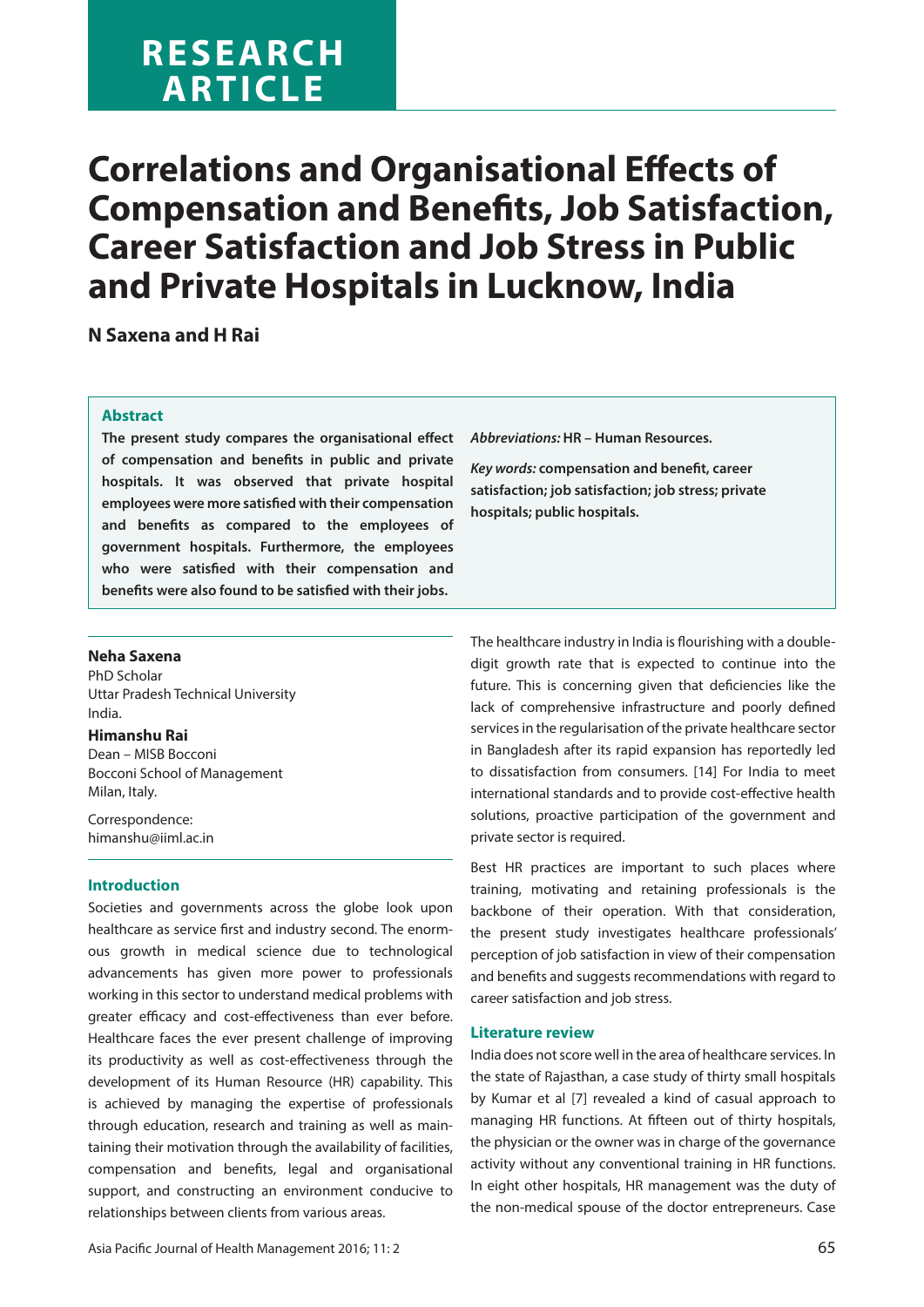leads in eighteen hospitals showed that they lacked a HR management/development specific activity. Fields such as the development and welfare of employees, performance estimation, workforce planning and so on were considered important but not handled in an organised manner. [7] Similar effects have been apparent from various studies conducted abroad, such as in Pakistan by Lalani [8] and the British healthcare sector by Bach [1] reflecting the vital importance of HR management practices.

HR functions relate to HR outcomes in terms of patient care and the maintenance of hospital assets, profitability and productivity. Research in the healthcare industry has demonstrated that the proper distribution of compensation and benefits is of crucial importance. [11,3]

Competitive compensation and benefits for healthcare employees help to increase their motivation levels, which in turn improves functioning and impacts positively on the retention of a talented workforce. [11] The shortage of physicians, nurses and hospital administrators in the rural healthcare sector can be overcome by offering attractive pay packages. [18] A lucid and objective compensation and benefits system helps to improve the morale of employees and increase their public presentation through its proper management. [3]

Efficient HR practices result in job satisfaction and organisational commitment in employees. [19] Managers and hospital administrators should plan and implement effective health policies in order to meet the unique needs of their staff and organisations. [2] Job stress and poor career opportunities results in an increase in the rate of employee absenteeism. [17,9] An overall awareness about HR management is found to be lacking consistency and uniformity across the globe, especially in less developed countries.

To the best of our knowledge, there is no Indian study that compares compensation and benefits and their affect on job satisfaction, career satisfaction and job stress experienced by employees of private hospitals to that experienced by government hospital employees in the Indian health sector. Therefore, the present study has been undertaken to find out if there is any difference between compensation and benefits and their affect on the job satisfaction, career satisfaction and job stress among the employees of private and government hospitals.

#### **Research method**

#### **Sample and survey procedure**

The current study includes ten hospitals in the city of

Lucknow. Of these, five are government hospitals and the remaining five are private. In each of the hospitals the personnel to be interviewed were organised in three categories: a) Administrators b) Doctors c) Nurses. As far as possible in each of these sub-groups nearly equal numbers of personnel were included. They were interviewed on the basis of a closed standard questionnaire (having options based on a 5-point Likert scale). Out of 260 questionnaires 80 were allotted to the administrators, 90 to the doctors, and 90 to the nurses. Forty-five administrators responded to the instrument with a response rate of 56%, 81 doctors with a response rate of 90% and 77 nurses with a response rate of 85%. In total 203 employees were interviewed.

#### **Measures**

The survey instrument was chosen based on robust psychometric properties and the items used in the study were:

**Compensation and Benefit scale (26 items)**, developed by Bergmann et al, 1999. The scale is taken from the paper 'The Pay Procedures: what makes them fair?' from the Journal of Occupational and Organisational Psychology. This measures the human psychology in an organisation related to compensation and benefits and is therefore appropriate for our study.

**Job Satisfaction Scale (7 Items)**, developed by Bowers et al 1974. This measure is taken from the paper 'The Experience of Work: a compendium of 249 measures and their use. London'. It is the most commonly used and reliable scale for determining the level of job satisfaction among the employees.

**Career Satisfaction Scale (5 Items)**, developed by Greenhaus et al, 1990. This measure was taken from the paper 'The Effects of Race on Organisational Experiences, Job Performance Evaluation and Career Outcomes' from the Academy Of Management Journal. We have used this scale for our study as it measures the satisfaction with the career success and also assesses the extent to which an employee has made satisfactory progress towards goals for advancement, income level and development of his/her expertise.

**Job Stress Scale (15 Items)**, developed by House et al, 1979. This scale was taken from the paper 'Occupational Stress and Health among Factory Workers' from the Journal of Health and Social Behavior. We found it appropriate since it measures the frequency with which employees are perturbed by stressful occurrences. It includes five subscales that assess the extent of occupational stress due to job responsibilities, quality concerns, role conflict, job vs. nonjob conflict and workload.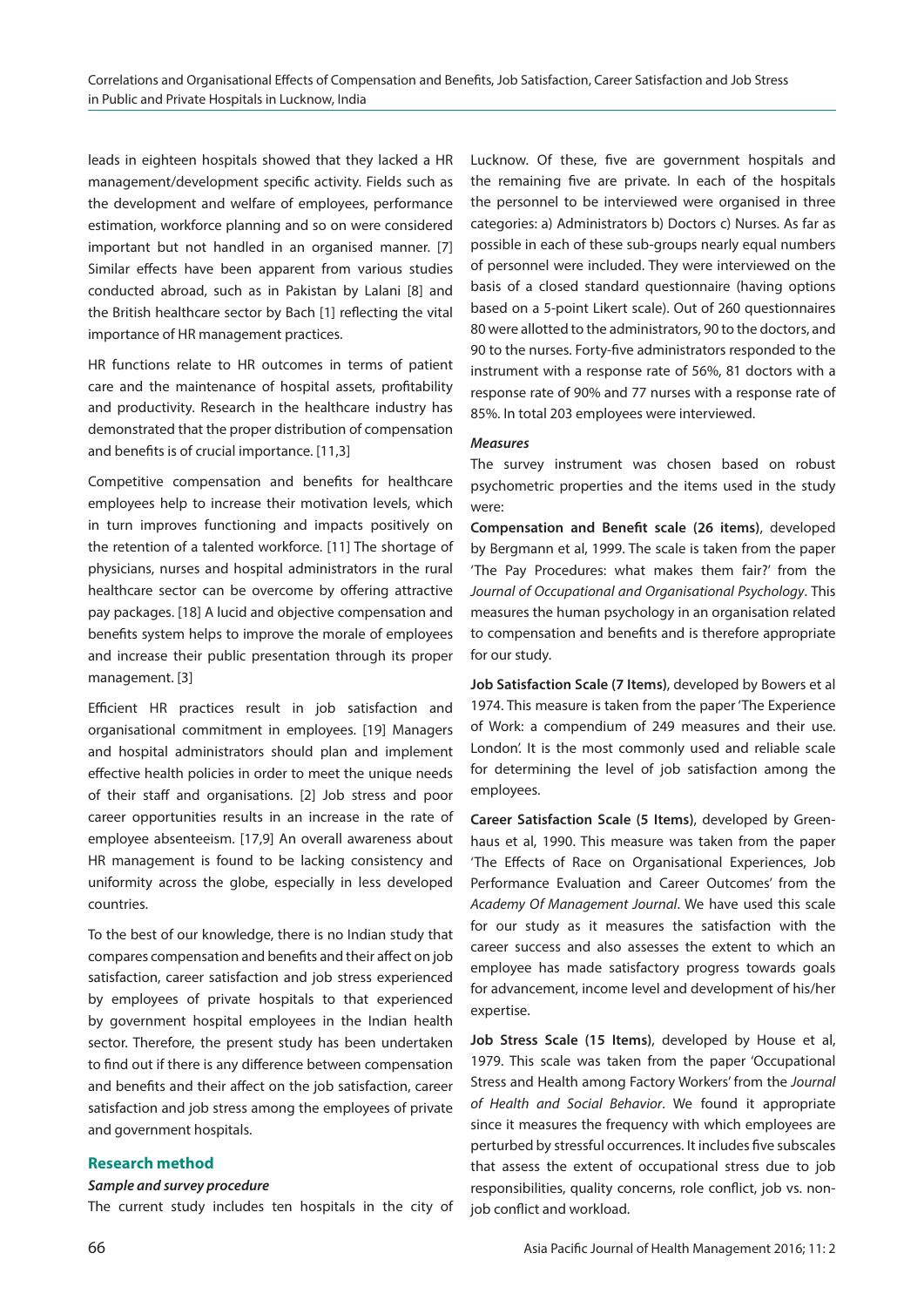Job Stress Scale was further subdivided into five major items which were:

- (i) Responsibility pressure: illustrates the stress experienced by an employee in carrying out his/her or other's job responsibility, either because the work involves risk or the lack of assistance.
- (ii) Quality concern: explains the level of stress due to jeopardisation in the quality of work because of more quantity or lack of standards reached.
- (iii) Role conflict: the stress due to the lack of compatibility in fulfilling the different expectations of others.
- (iv) Job vs. Non-Job conflict: the stress resulting from the conflict between work and family roles.
- (v) Workload: the stress resulting from large amounts of work assigned to or expected from an employee in a specific period of time.

The Compensation and Benefits Scale was divided into the following four major items:

- (i) Supervision Support: the support that an employee's supervisor provides in relation to the compensation and benefits received.
- (ii) Accuracy: explains the correctness on the part of the supervisor while administering the compensation and benefits.
- (iii) Process control: explains the involvement of the employees in the process of calculation and distribution of compensation and benefits.
- (iv) Justification: the justification given to the employees to clarify their queries related to the calculation and distribution of their compensation and benefits.

# **Results**

All variables were coded, computed and the data was analysed using various statistical measures such as regression, correlational statistics and ANOVA.

The summary of the analysis of the demographic variables has been depicted in Table 1.

Table 1 indicates that there were 84.4% married employees in public hospitals and 59% in private hospitals. An agewise distribution of employees in various hospitals shows that more employees of government hospital fall in the age group of 30-40 years while in the private hospitals, more employees were in the age group of 20-30 years. The results indicated that on an average, private hospital employees were younger as compared to those of government hospitals. Table 1 also indicates that males outnumbered females both in the government hospitals as well as in private hospitals. Qualification-wise distribution shows that the maximum number of individuals who filled up the

| <b>MARITAL STATUS</b>             | <b>PUBLIC</b><br><b>HOSPITALS</b> | $\%$         | <b>PRIVATE</b><br><b>HOSPITALS</b> | $\%$           | <b>TOTAL</b><br><b>EMPLOYEES</b> |
|-----------------------------------|-----------------------------------|--------------|------------------------------------|----------------|----------------------------------|
| Unmarried                         | 16                                | 15.53        | 41                                 | 41             | 57                               |
| Married                           | 87                                | 84.46        | 59                                 | 59             | 146                              |
| <b>AGE IN YEARS</b>               |                                   |              |                                    |                |                                  |
| $20 - 30$                         | 20                                | 19.41        | 55                                 | 55             | 75                               |
| $30 - 40$                         | 29                                | 28.15        | 23                                 | 23             | 52                               |
| 40-50                             | 26                                | 25.24        | 11                                 | 11             | 37                               |
| 50-60                             | 27                                | 26.21        | $\overline{4}$                     | $\overline{4}$ | 31                               |
| 60-70                             | $\mathbf{1}$                      | 0.97         | 7                                  | $\overline{7}$ | $\,8\,$                          |
| 70-80                             | 0                                 | $\mathbf{0}$ | $\boldsymbol{0}$                   | $\mathbf 0$    | $\mathbf 0$                      |
| <b>SEX</b>                        |                                   |              |                                    |                |                                  |
| Male                              | 57                                | 55.35        | 55                                 | 55             | 112                              |
| Female                            | 46                                | 44.66        | 45                                 | 45             | 91                               |
| HIGHEST EDUCATIONAL QUALIFICATION |                                   |              |                                    |                |                                  |
| Diploma                           | 21                                | 20.38        | 25                                 | 25             | 46                               |
| Graduation                        | 22                                | 21.35        | 26                                 | 26             | 48                               |
| <b>Masters</b>                    | 55                                | 53.39        | 44                                 | 44             | 99                               |

# **Table 1: Summary of the analysis of demographic variables**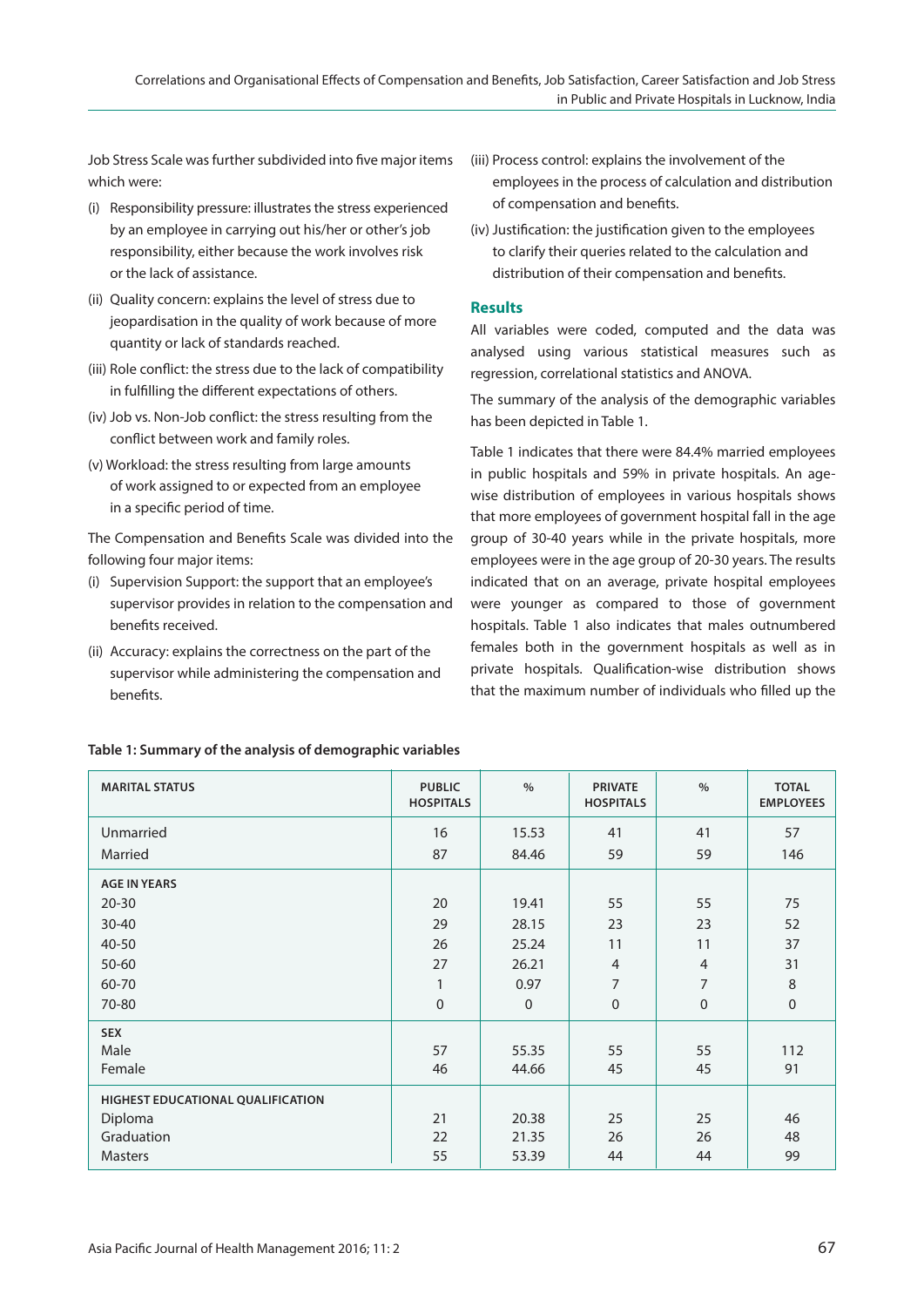questionnaire belonged to a higher qualification category: Masters degrees such as MD, MS, MA, M.Sc. etc; followed by graduates (that is Medical Graduates, Bachelors of Science or Arts etc.) and diploma holders (General Nursing, Midwifery (G.N.M), etc.) and then higher degree holders such as PhD, M.Ch.etc.

Similarly, Table 4b shows a significant and positive relationship between compensation and benefits and career satisfaction (p=0.0001). Employees who were satisfied with their compensation and benefits were also found to be satisfied with their career. Among the components of compensation and benefits process control items (p=0.006) and the justification items ( $p=0.053$ ) were found to be significantly and positively related to job satisfaction as shown in Table 4c.

The results shown in Table 2 indicate that all the scales and subscales are reliable.

| VARIABLES            | JOB<br>SATISFACTION | CAREER<br>SATISFACTION | JOB<br><b>STRESS</b> | <b>JOB STRESS</b><br><b>(RESPONSIBILITY)</b><br><b>PRESSURE ITEM) CONCERN ITEM)</b> | <b>JOB STRESS</b><br>(OUALITY | <b>JOB STRESS</b><br><b>(ROLE CONFLICT</b><br>ITEM) | <b>JOB STRESS</b><br>(JOB VS NON-<br>ITEM) | <b>JOB STRESS</b><br>(WORKLOAD<br>ITEM) | AND BENEFITS | COMPENSATION COMPENSATION COMPENSATION COMPENSATION<br>AND BENEFITS<br><b>(SUPERVISION</b><br><b>SUPPORT</b><br>ITEMS) | AND BENEFITS<br><b>(ACCURACY</b><br>ITEMS) | <b>AND BENEFITS</b><br>(PROCESS<br>CONTROL) |
|----------------------|---------------------|------------------------|----------------------|-------------------------------------------------------------------------------------|-------------------------------|-----------------------------------------------------|--------------------------------------------|-----------------------------------------|--------------|------------------------------------------------------------------------------------------------------------------------|--------------------------------------------|---------------------------------------------|
| Chronbach's<br>alpha | 0.8                 | 0.81                   | 0.85                 | 0.64                                                                                | 0.68                          | 0.62                                                | 0.68                                       | 0.82                                    | 0.96         | 0.92                                                                                                                   | 0.94                                       | 0.96                                        |

#### **Table 2: Chronbach's alpha value of various scales and subscales**



**Table 3: Correlation values of Job Satisfaction, Career Satisfaction, Job Stress and Compensation and Benefits**

As shown in Table 3, compensation and benefits have been found to be correlated with job satisfaction and career satisfaction, yet no correlation was observed with job stress. The employees who were satisfied with their compensation and benefits were also found to be satisfied with their job (r=0.36) and career (r=0.26).

As per the results of regression analysis as shown in Table 4a, the independent variable compensation and benefits was found to be positively and significantly related to the dependent variable job satisfaction (p=0.0001). Employees who were satisfied with their compensation and benefits were also found to be satisfied with their jobs.

This shows that higher the involvement of the employee in the process of calculation and distribution of compensation and benefits, the more likely he/she was to be satisfied with his/her job. If an organisation follows a transparent system of providing compensation and benefits to the employees, by forwarding legitimate justifications regarding queries on the calculation and distribution of the same, it is seen to result in employees being satisfied with their jobs. Analysis of job stress with compensation and benefits using regression revealed no significant relationship between the two parameters.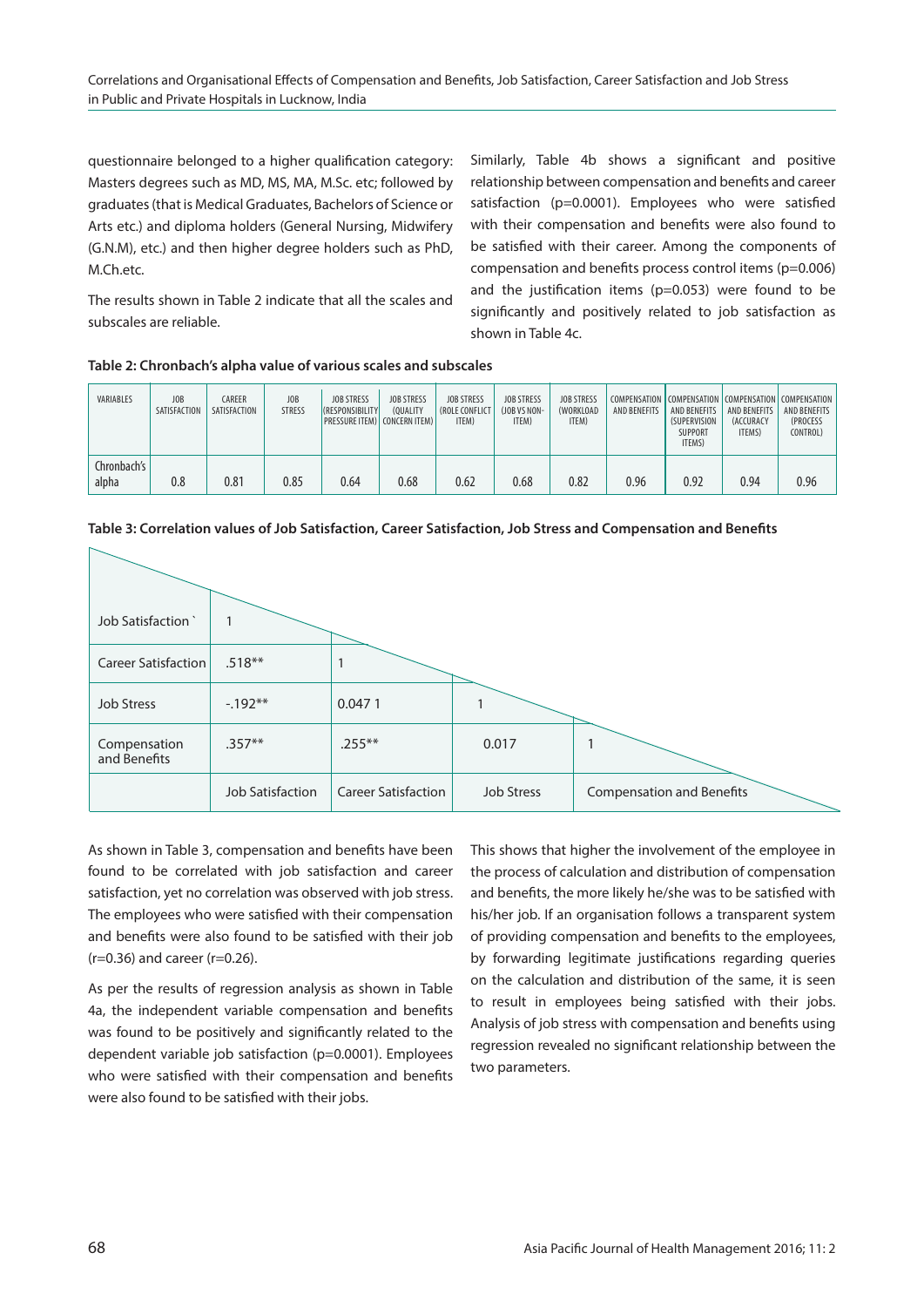| <b>MODEL SUMMARY</b> |       |                 |                          |                                             |  |  |  |  |  |
|----------------------|-------|-----------------|--------------------------|---------------------------------------------|--|--|--|--|--|
| <b>MODEL</b>         | к     | <b>R SQUARE</b> | <b>ADJUSTED R SQUARE</b> | <b>STD. ERROR OF THE</b><br><b>ESTIMATE</b> |  |  |  |  |  |
|                      | .357a | 0.127           | 0.123                    | 0.60667                                     |  |  |  |  |  |

#### **Table 4a: Regression result of compensation and benefits, and job satisfaction**

a. Predictors: (Constant), Compensation and Benefits

| <b>COEFFICIENTS<sup>a</sup></b> |                              |                             |                   |                                            |        |        |  |  |  |  |
|---------------------------------|------------------------------|-----------------------------|-------------------|--------------------------------------------|--------|--------|--|--|--|--|
| <b>MODEL</b>                    |                              | UNSTANDARDIZED COEFFICIENTS |                   | <b>STANDARDIZED</b><br><b>COEFFICIENTS</b> |        | SIG.   |  |  |  |  |
|                                 |                              | B                           | <b>STD. ERROR</b> | <b>BETA</b>                                |        |        |  |  |  |  |
|                                 | (Constant)                   | 2.881                       | 0.171             |                                            | 16.864 | 0.0001 |  |  |  |  |
|                                 | Compensation<br>and Benefits | 0.29                        | 0.054             | 0.357                                      | 5.417  | 0.0001 |  |  |  |  |

a. Dependent Variable: Job Satisfaction

#### **Table 4b: Regression result of compensation and benefits and career satisfaction**

| <b>MODEL SUMMARY</b> |                     |                 |                   |                                             |  |  |  |  |
|----------------------|---------------------|-----------------|-------------------|---------------------------------------------|--|--|--|--|
| <b>MODEL</b>         | к                   | <b>R SQUARE</b> | ADJUSTED R SQUARE | <b>STD. ERROR OF THE</b><br><b>ESTIMATE</b> |  |  |  |  |
|                      | $.235$ <sup>a</sup> | 0.065           | 0.6               | 0.77715                                     |  |  |  |  |

a. Predictors: (Constant), Compensation and Benefits

# **CoeFFICIenTS<sup>a</sup>** MODEL **UNSTANDARDIZED COEFFICIENTS** STANDARDIZED T  **CoeFFICIenTS B** STD. ERROR BETA 1 (Constant) 2.79 0.219 12.748 0.0001 Compensation 0.256 0.069 0.255 3.732 0.0001 and Benefits

a. Dependent Variable: Career Satisfaction

# **Table 4c: Regression results of supervision support, accuracy, process control and justification items of compensation and benefits and job satisfaction**

| <b>MODEL SUMMARY</b> |                   |                 |                          |                                      |  |  |  |  |  |
|----------------------|-------------------|-----------------|--------------------------|--------------------------------------|--|--|--|--|--|
| <b>MODEL</b>         | R                 | <b>R SQUARE</b> | <b>ADJUSTED R SQUARE</b> | STD. ERROR OF THE<br><b>ESTIMATE</b> |  |  |  |  |  |
|                      | .368 <sup>a</sup> | 0.136           | 0.118                    | 0.60837                              |  |  |  |  |  |

a. Predictors: (Constant), compensation and benefits (justification item), Compensation and benefits (process control item), Compensation and benefits (accuracy item), Compensation and benefits (supervision support item)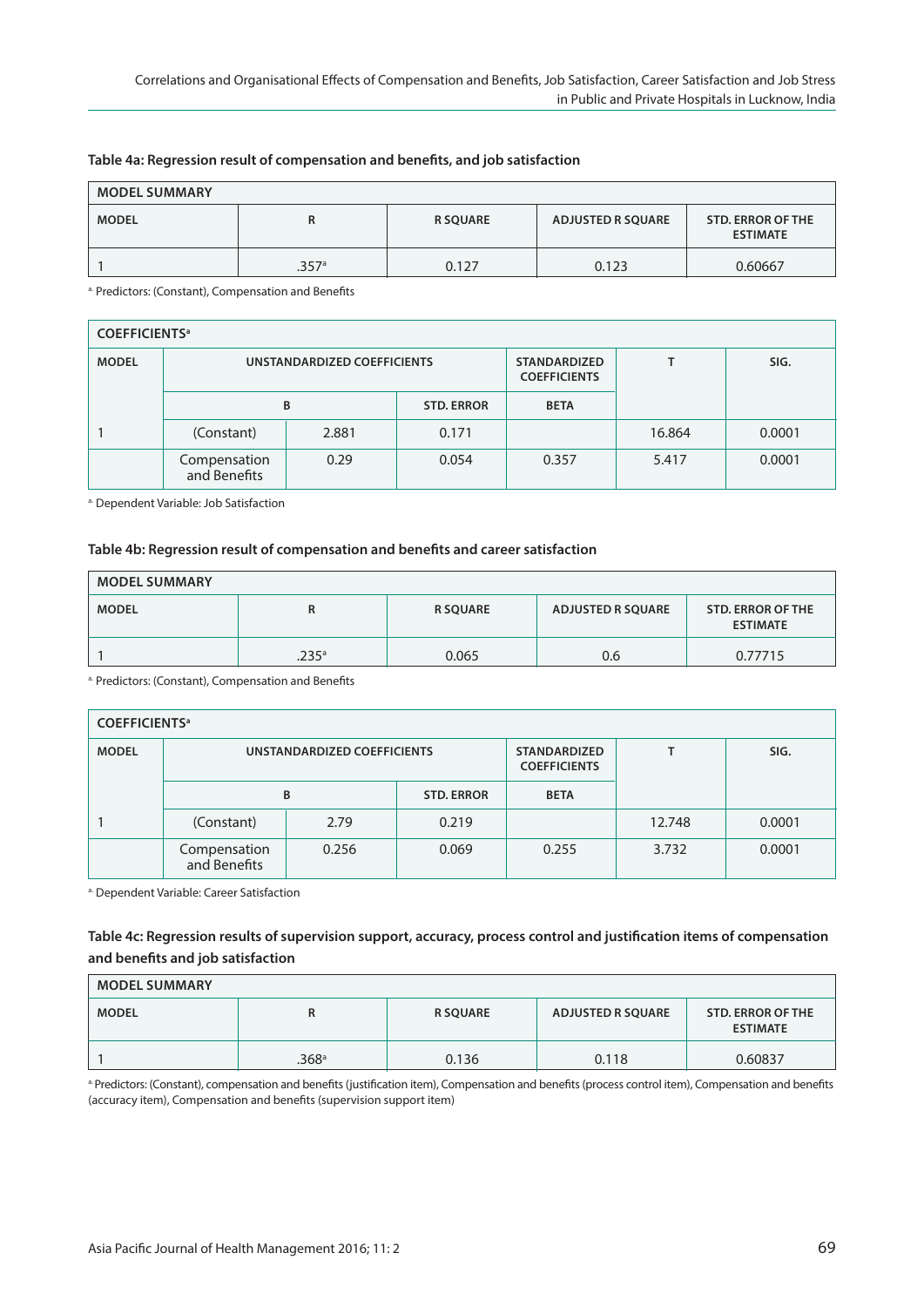| Table 4c: Regression results of supervision support, accuracy, process control and justification items of compensation |
|------------------------------------------------------------------------------------------------------------------------|
| and benefits and job satisfaction continued                                                                            |

| <b>COEFFICIENTS<sup>a</sup></b> |                                                           |                                              |                   |                                            |        |        |  |  |
|---------------------------------|-----------------------------------------------------------|----------------------------------------------|-------------------|--------------------------------------------|--------|--------|--|--|
| <b>MODEL</b>                    |                                                           | <b>UNSTANDARDIZED</b><br><b>COEFFICIENTS</b> |                   | <b>STANDARDIZED</b><br><b>COEFFICIENTS</b> | T      | SIG.   |  |  |
|                                 |                                                           | B                                            | <b>STD. ERROR</b> | <b>BETA</b>                                |        |        |  |  |
|                                 | (Constant)                                                | 2.895                                        | 0.174             |                                            | 16.623 | 0.0001 |  |  |
|                                 | Compensation<br>and (supervision<br>support item)         | 0.032                                        | 0.076             | 0.046                                      | 0.414  | 0.679  |  |  |
|                                 | Compensation<br>and benefits<br>(accuracy item)           | 0.036                                        | 0.078             | 0.05                                       | 0.464  | 0.643  |  |  |
|                                 | Compensation<br>and benefits<br>(process control<br>item) | 0.126                                        | 0.046             | 0.213                                      | 2.761  | 0.006  |  |  |
|                                 | Compensation<br>and benefits<br>(justification item)      | 0.095                                        | 0.049             | 0.158                                      | 1.948  | 0.053  |  |  |

a. Dependent Variable: Job Satisfaction

Analysis of the data by ANOVA produced the following results:

Table 5a shows one way ANOVA result of compensation and benefits by the type of hospital. It reveals that the compensation and benefits differed significantly between public and private.

As illustrated in the Table 5b, job satisfaction level differed significantly between males and females (p=0.008).

As shown in Table 6a the type of hospital was significantly and positively related to job satisfaction. Private hospital employees were found to be more satisfied with their jobs as compared to those of government hospitals (p=0.02).

As shown in regression Table 6b, when the sex of the personnel was related to job satisfaction, it was observed that males were more satisfied with their jobs as compared to females (p=0.13). According to the data collected, 66% of

|  |  | Table 5a: One way ANOVA result of compensation and benefits by the type of hospitals |  |  |
|--|--|--------------------------------------------------------------------------------------|--|--|
|--|--|--------------------------------------------------------------------------------------|--|--|

|                              |                   | <b>SUM OF</b><br><b>SQUARES</b> | DF  | <b>MEAN</b><br><b>SQUARE</b> |        | SIG    |
|------------------------------|-------------------|---------------------------------|-----|------------------------------|--------|--------|
| Compensation<br>and Benefits | Between<br>Groups | 12.6131                         |     | 2.613                        | 21.967 | 0.0001 |
|                              | Within<br>Groups  | 115.414                         | 201 | .574                         |        |        |
|                              | <b>Total</b>      | 128.027                         | 202 |                              |        |        |

# **Table 5b: one way anova result of job satisfaction by sex of the employee**

|                     |                          | <b>SUM OF</b><br><b>SQUARES</b> | DF  | <b>MEAN</b><br><b>SQUARE</b> |       | SIG   |
|---------------------|--------------------------|---------------------------------|-----|------------------------------|-------|-------|
| Job<br>Satisfaction | <b>Between</b><br>Groups | 2.892                           |     | 2.892                        | 7.098 | 0.008 |
|                     | Within<br>Groups         | 81.886                          | 201 | 0.407                        |       |       |
|                     | Total                    | 84.778                          | 202 |                              |       |       |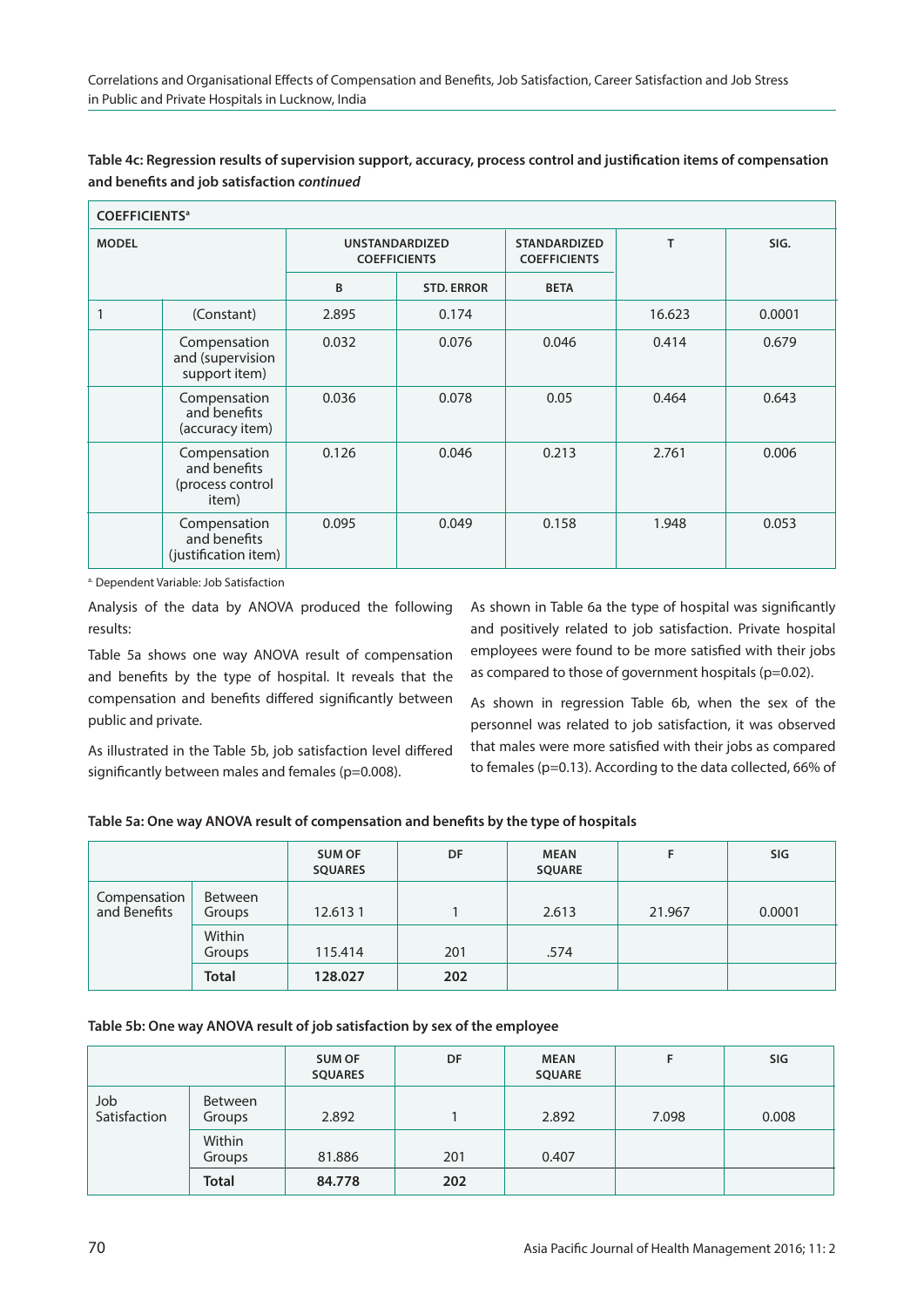the females were married and about 49% were above the age of 30. The score of job satisfaction for females was found to be low. Also, it illustrates the same results as given in Table 6a, above, that private hospital employees were found to be more satisfied with the compensation and benefits than those of government hospitals (p=0.0001).

# **Discussion**

The present study was undertaken to compare the effect of compensation and benefits on job satisfaction, career satisfaction and job stress. The application of HR management practices in the healthcare industry is a relatively new concept of the current century. To-date there have been some superficial attempts to incorporate HR

# **Table 6a: Regression result of type of hospital, marital status, age, sex, highest educational qualification, total work experience, experience in the current job and job satisfaction**

| <b>MODEL SUMMARY</b> |       |                 |                   |                                      |  |  |  |  |
|----------------------|-------|-----------------|-------------------|--------------------------------------|--|--|--|--|
| <b>MODEL</b>         | R     | <b>R SOUARE</b> | ADJUSTED R SQUARE | STD. ERROR OF THE<br><b>ESTIMATE</b> |  |  |  |  |
|                      | .276a | 0.076           | 0.043             | 0.63383                              |  |  |  |  |

a. Predictors: (Constant), Experience in the Current Job, Sex, Marital Status, Type of Hospital, Highest Educational Qualification, Total Work Experience, Age

| <b>COEFFICIENTS<sup>a</sup></b> |                                         |                             |                   |                                            |          |        |  |
|---------------------------------|-----------------------------------------|-----------------------------|-------------------|--------------------------------------------|----------|--------|--|
| <b>MODEL</b>                    |                                         | UNSTANDARDIZED COEFFICIENTS |                   | <b>STANDARDIZED</b><br><b>COEFFICIENTS</b> | T        | SIG.   |  |
|                                 |                                         | B                           | <b>STD. ERROR</b> | <b>BETA</b>                                |          |        |  |
| 1                               | (Constant)                              | 3.372                       | 0.178             |                                            | 18.931   | 0.0001 |  |
|                                 | Type of Hospital                        | 0.232                       | 0.099             | 0.179                                      | 2.346    | 0.02   |  |
|                                 | <b>Marital Status</b>                   | $-0.024$                    | 0.119             | $-0.017$                                   | $-0.201$ | 0.841  |  |
|                                 | Age                                     | 0.133                       | 0.089             | 0.25                                       | 1.492    | 0.137  |  |
|                                 | Sex                                     | 0.251                       | 0.1               | 0.193                                      | 2.505    | 0.013  |  |
|                                 | Highest<br>Educational<br>Qualification | $-0.018$                    | 0.06              | $-0.025$                                   | $-0.306$ | 0.76   |  |
|                                 | <b>Total Work</b><br>Experience         | $-0.001$                    | 0.001             | $-0.228$                                   | $-1.399$ | 0.163  |  |
|                                 | Experience in<br>the Current Job        | 0.001                       | 0.001             | 0.151                                      | 1.664    | 0.098  |  |

a. Dependent Variable: Career Satisfaction

**Table 6b: Regression result of type of hospital, marital status, age, sex, highest educational qualification, total work experience, experience in the current job and compensation and benefits**

| <b>MODEL SUMMARY</b> |       |                 |                          |                                             |  |  |  |
|----------------------|-------|-----------------|--------------------------|---------------------------------------------|--|--|--|
| <b>MODEL</b>         | R     | <b>R SQUARE</b> | <b>ADJUSTED R SQUARE</b> | <b>STD. ERROR OF THE</b><br><b>ESTIMATE</b> |  |  |  |
|                      | .359a | 0.129           | 0.097                    | 0.75641                                     |  |  |  |

a. Predictors: (Constant), Experience in the Current Job, Sex, Marital Status, Type of Hospital, Highest Educational Qualification, Total Work Experience, Age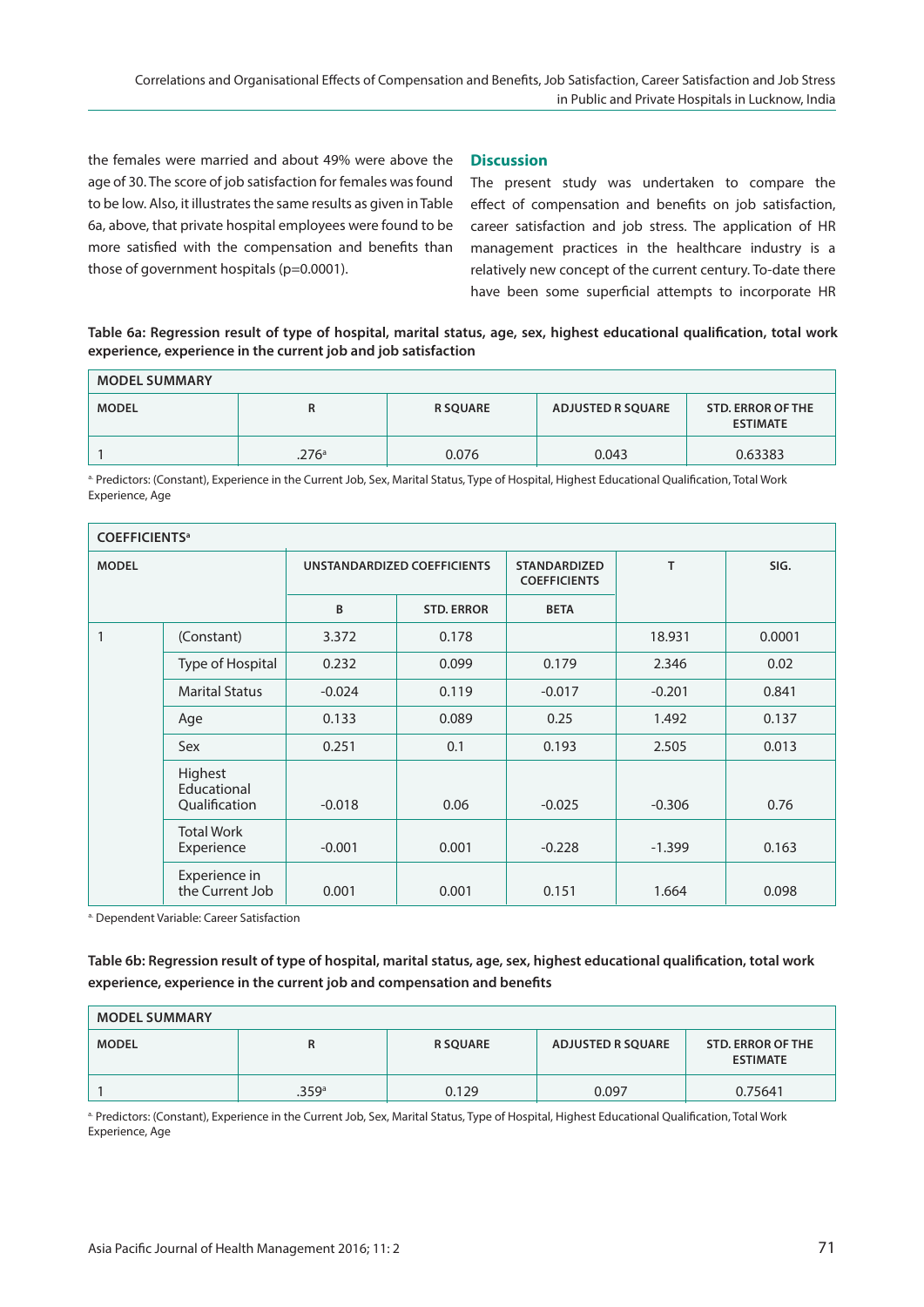| <b>COEFFICIENTS<sup>a</sup></b> |                                         |                             |                   |                                            |          |        |  |
|---------------------------------|-----------------------------------------|-----------------------------|-------------------|--------------------------------------------|----------|--------|--|
| <b>MODEL</b>                    |                                         | UNSTANDARDIZED COEFFICIENTS |                   | <b>STANDARDIZED</b><br><b>COEFFICIENTS</b> | T        | SIG.   |  |
|                                 |                                         | B                           | <b>STD. ERROR</b> | <b>BETA</b>                                |          |        |  |
|                                 | (Constant)                              | 2.865                       | 0.213             |                                            | 3.479    | 0.0001 |  |
|                                 | Type of Hospital                        | 0.537                       | 0.118             | 0.338                                      | 4.562    | 0.0001 |  |
|                                 | <b>Marital Status</b>                   | $-0.166$                    | 0.141             | $-0.094$                                   | $-1.17$  | 0.243  |  |
|                                 | Age                                     | 0.088                       | 0.107             | 0.134                                      | 0.824    | 0.411  |  |
|                                 | Sex                                     | $-0.107$                    | 0.12              | $-0.067$                                   | $-0.898$ | 0.37   |  |
|                                 | Highest<br>Educational<br>Qualification | $-0.042$                    | 0.072             | $-0.047$                                   | $-0.59$  | 0.556  |  |
|                                 | <b>Total Work</b><br>Experience         | 0                           | 0.001             | 0.039                                      | 0.243    | 0.808  |  |
|                                 | Experience in<br>the Current Job        | 7.80E-05                    | 0.001             | 0.009                                      | 0.105    | 0.917  |  |

**Table 6b: Regression result of type of hospital, marital status, age, sex, highest educational qualification, total work experience, experience in the current job and compensation and benefits continued**

a. Dependent Variable: Compensation and Benefits

practices into this sector as found in studies done in various countries: for example, in India by Kumar et al, [7] Pakistan by Lalani [8] as well as in western countries like the United Kingdom by Bach [1] and the United States by Long. [10] However, it has been emphasised that efficient HR practices are crucial for improving the quality of healthcare. In the present study, it was observed that none of the government hospitals had an HR department to look after the interests of their employees. Instead, the directors or medical superintendents were looking after HR practices, while they did not have an adequate knowledge about HR management. All these people were basically doctors who were busy treating their patients and additionally loaded with other clinical work. These personnel have hardly any time to look after the tasks of HR management. Similar observations have also been made by Kumar et al [7] and Lalani. [8] In our survey, 80% of the private hospitals had an HR department/section responsible for the recruitment, selection, preparation, performance assessment, along with managing the compensation and benefits of personnel. We observed higher levels of job and career satisfaction in private hospital employees due to greater satisfaction with the compensation and benefits by private hospital employees as compared to government hospital employees. Among the items of compensation and benefits, process control item and the justification item had the most significant impact on job satisfaction. In the present

study, a greater number of younger people with less work experience were found to be employed in private hospitals as compared to government hospitals, probably due to stringent recruitment and selection processes followed by government hospitals.

A fair and transparent process of calculation and distribution of compensation and benefits would likely result in greater job satisfaction, career satisfaction, and hence, lower levels of job stress for employees.

The present study also found that the male respondents were more gratified with their jobs than were female respondents. This may be due to the prevalent patriarchal system in Indian society that bestows certain advantages, status and privileges on the male at the expense of females. Nevertheless, it is a mark of enormous social progress that more and more women are receiving better training and are being developed to undertake professional duties. And yet, frequently enough, women engaged in professional work still have to fulfill household duties without getting much or any contribution from their spouse. As a result of this, they are often overworked which contributes to lower levels of job satisfaction while their male counterparts usually assume major roles in the workplace. This has also been reported by Khuwaja et al [6] in Pakistan, Kaptanoglu et al [5] and Ronald et al [16] in Turkey and Patrick et al [13] in Russia, where female physicians tend to be absent more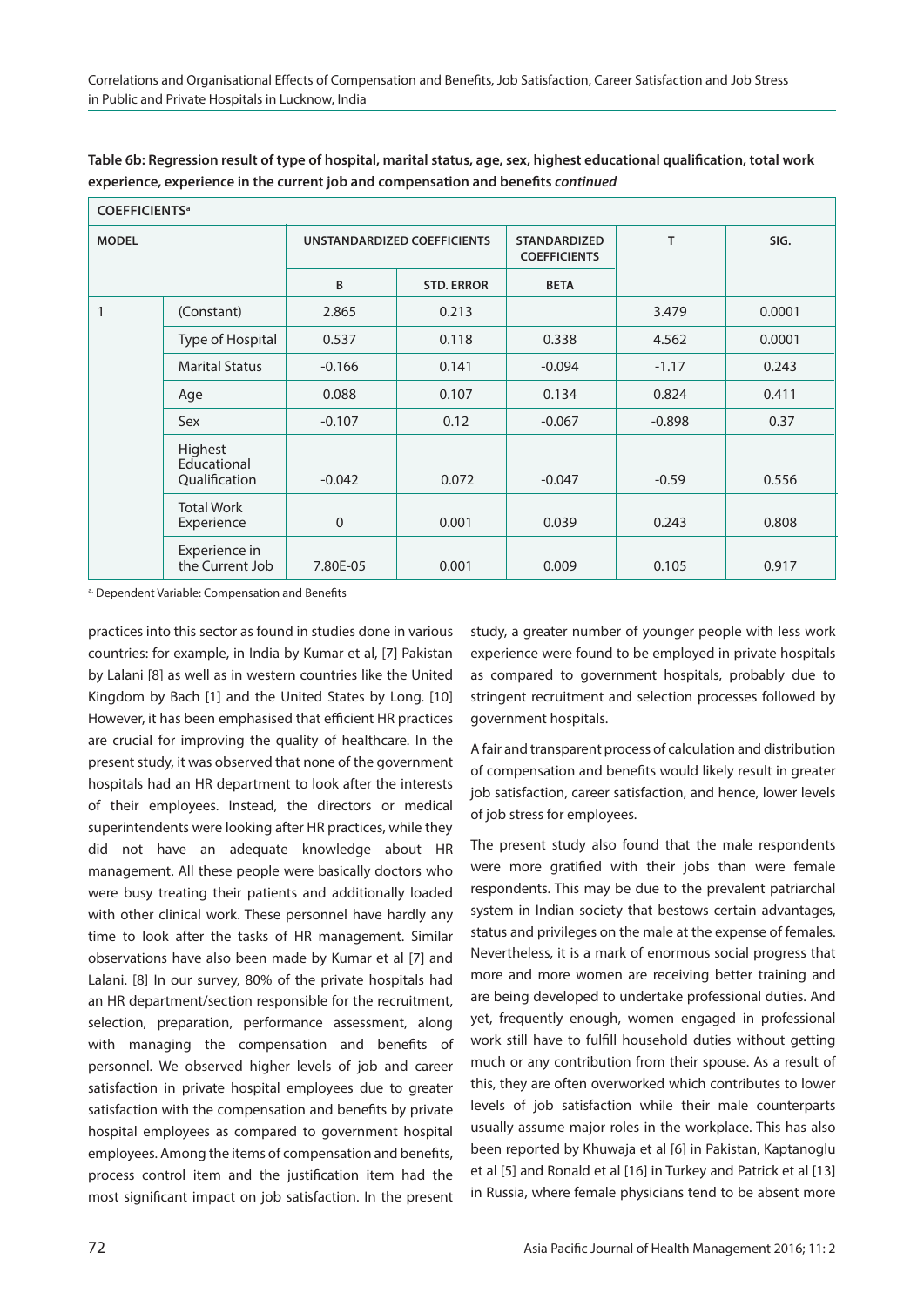frequently and reported more psychosomatic problems and work-family conflict than their male counterparts due to time constraints posed by their hospital duties. Additionally, female workers, especially the nursing staff which is largely comprised of women, are more prone to physical assaults. [16]

The present study has some limitations. A larger sample size could possibly make the study more robust. Thus the study needs to be extended to a larger number of hospitals in the country in order to reach a definite conclusion as to how compensation and benefits impact the performance of hospitals, both private and public. Other HR practices could also be included in future studies to analyse their effect on the job satisfaction, career satisfaction, and job stress experienced by the employees of an organisation.

# **Conclusion**

The study builds on a body of work that stresses on the importance of HR functions as the key contributors to the performance and growth of organisations, particularly healthcare. Effective HR management means recruiting and selecting a suitable workforce, ensuring that employees are adequately trained and that work is appropriately assigned, while also keeping them motivated through the process of proper incentivising, compensation and benefits, among other things.

Compensation and various types of benefits which include disability income protection, retirement benefits, sick leave, vacation (paid and non-paid), daycare, funds for education, as well as flexible and alternative work arrangements help to retain a more qualified workforce in the healthcare sector. Regular meetings should be held between staff and management to work out solutions to problems. A culture of work-life balance should be introduced in hospitals, which may include the development of some facilities such as day care, paid leave (paternity, maternity and parental leave, leave for the care of young children, leave for the care of a sick child) etc, especially aimed at maintaining female employee satisfaction. Organisations should also offer ample opportunities for the career development of hospital employees and must provide them greater autonomy and allow them to be a part of the decision-making committees, including compensation and benefits, as it has also been observed that employees face stress mostly when they are not involved in the decisions taken that are closely related to themselves and their work.

# **Acknowledgement**

We take this opportunity to express our gratitude to the members of our Institute, Indian Institute of Management, Lucknow and U.P.T.U. for their support.

# **Competing interests**

The authors declare they have no competing interests.

#### **References**

- 1. Bach S. HR and new approaches to public sector management improving HRM capacity (accessed June 11, 2011). Geneva: World Health Organisation, Department of Organisation of Health Services Delivery; 2000. Available from: <http://www.who.int/hrh/ en/ Improving\_ hrm\_ capacity/download/pages/1-43.pdf>
- 2. Baghaei R. A comparative study of Human Resource Management practices in private and public hospitals of Iran with special reference to job satisfaction of nurses (accessed Feb 2, 2012). 2009. Available from: <http://shodhganga.inflibnet.ac.in/ bitstream/ 10603/ 2009/7/07\_abstract/download/pages/1.pdf.>
- 3. Carroll M, Cox A, Grimshaw D, McBride A. Reshaping internal labor markets in the National Health Service: new prospects for pay and training for lower skilled service workers? Hum Resour Manag J. 2008;18(4):347–365.
- 4. Jordan S, Snelgrove K. Transition from hospital to home development of a settling service for the Emergency Department and the Acute Assessment Unit. Asia Pac J Health Manag. 2011; 6(2):51-56.
- 5. Kaptanoglu AY, Demir T. Examining job satisfaction among perfusionists: a brief report from Istanbul. J Pakistan Med Asso. 2013;63(9):1157-1162.
- 6. Khuwaja AK, Qureshi R, Andrades M, Fatmi Z, Khuwaja NK. Comparison of job satisfaction and stress among male and female doctors in teaching hospitals of Karachi. J Ayub Med Coll Abbottabad. 2004;16(1):23-70.
- 7. Kumar S, Yadav MPS, Chowdhary N. Organizing human resource management function in small hospitals. Pranjana. 2010; 13(2):16-26.
- 8. Lalani F. Effective utilization of human resource management: a comparative study of public and private hospitals in Sindh, Pakistan (accessed June 5, 2011). Research Repository 2007. Available from:<http://eprints.hec.gov.pk/2671/1/2517.htm/ download/ pages/1-335.pdf.>
- 9. Lee JSY, Akhtar S. Job burnout among nurses in Hong Kong: Implications for human resource practices and interventions. Asia Pac J Hum Resour. 2007;45(1):63-84.
- 10. Long JE. Grounded Theory: its use in recruitment and retention. J Manag Mark Res. 2006;11(1):1-8.
- 11. Myers VL, Dreachslin JL. Recruitment and retention of a diverse workforce: challenges and opportunities. J Healthcare Manag. 2007;52(5):290-298.
- 12. O'Rourke M.The Australian Commission on Safety and Quality in Healthcare agenda for improvement and implementation. Asia Pac J Health Manag. 2007; 2(2):21-25.
- 13. Patrick OL, Natalia W, Thomas Q. Job satisfaction of physicians in Russia. Int J Healthcare Qual Assur. 2009; 2(3):221-231.
- 14. Rahman MR, Barraclough S. Regulation in the doldrums: reforming private healthcare sector legislation in Bangladesh. Asia Pac J Health Manag. 2006;1(2):22-28.
- 15. Rodriguez-Acosta RL, Myers DJ, Richardson DB, Lipscomb HJ, Chen JC, Dement JM. Physical assault among nursing staff employed in acute care. Work. 2010;35(2):191-200.